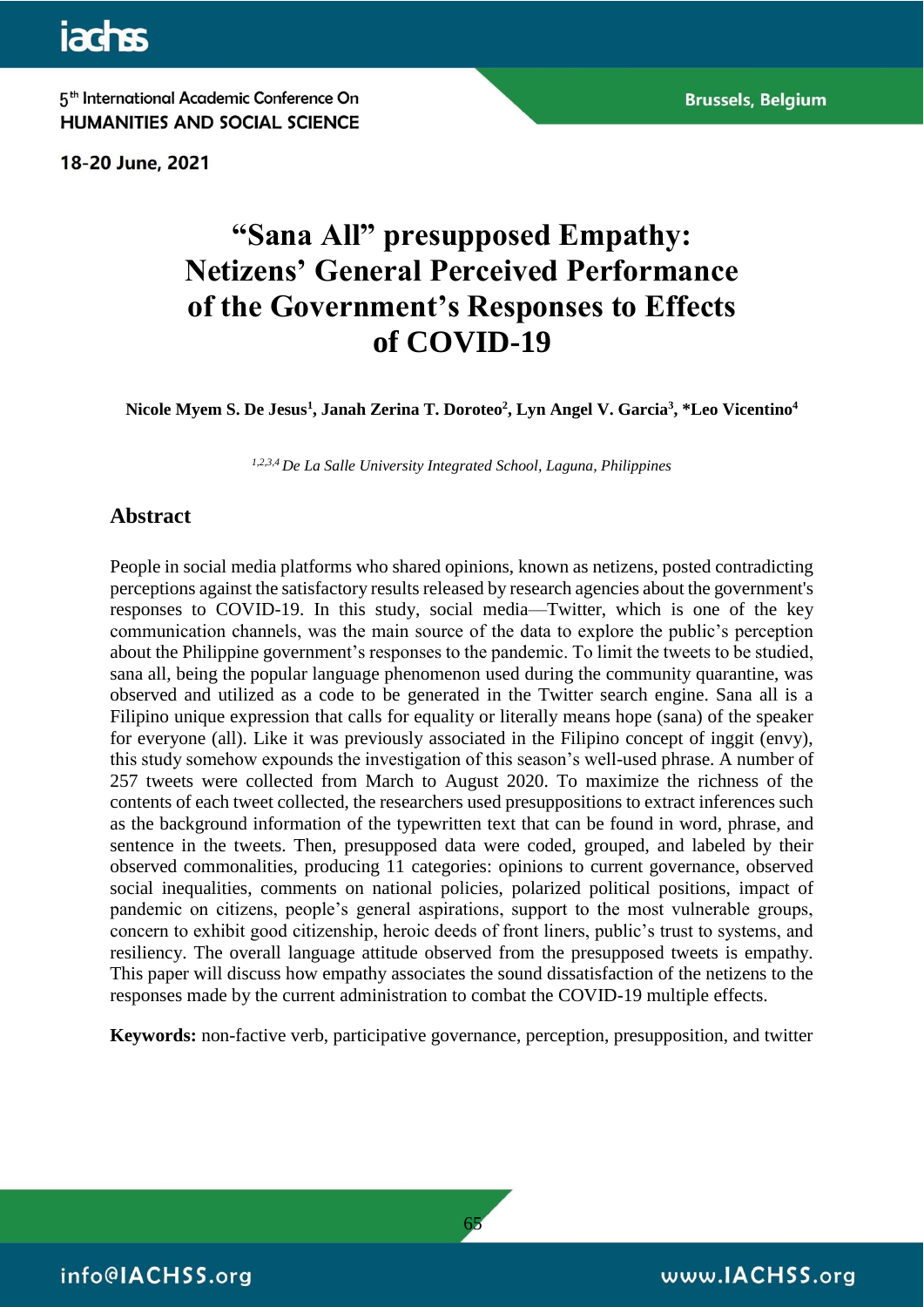18-20 June, 2021

# **1. Introduction**

The rapid spread of the coronavirus disease (COVID-19) in the Philippines at the first quarters of 2020 has resulted to the local and national government's action to implement strict lockdown measures in the country (Ocampo & Yamagishi, 2020; Baticulon et al., 2020). Guidelines such as enhanced community quarantine (ECQ), general community quarantine (GCQ), social distancing, closing of establishments, online distance learning, and prohibition of mass gatherings are established in order to prevent the continuous spread of the virus (Ocampo & Yamagishi, 2020). With these drastic movements, it is a must to know the public perception to the actions and responses of the government to the health crisis in order to measure not only the trust in either the public health leadership or political leadership, as it is essential to view the public perception because it is needed to achieve participation in governance, and public's experience will provide necessary information or feedback that could help in the progress of policy implementation (McFadden et al., 2020). Into the existing investigation of the public's perception in the Philippines so far, research institutions such as Statista (Sanchez, 2020), Philippine News Agency (PNA) (Gita-Carlos, 2020), and Social Weather Stations (SWS) (Marquez, 2020) posted survey results during early months of 2020 that tell citizens are highly satisfied with the performance of the Philippine government. These studies with their results might be coming from authority research agencies but we cannot disregard the limits of these conducted studies. There have been concerns found from earlier literatures regarding the processes of such kind of studies, one was analysis of these perceptions from the participants (van der Weerd et al., 2011), participants gathered in the research (Zulkifli et al., 2017), and the instrument used in gathering perceptions (Baticulon et al., 2020).

Studies regarding perceptions have also revealed its important connection in documenting and analyzing citizens' insights and opinions regarding the government's performance. Maxwell (2019) stated that in perception studies, it is the spaces that the researchers assess how the respondents discussed their opinions such as looking at the authority's state's control. As researchers are involved, there can be areas where the researchers need to assess the possibility of response bias (Byrnes et al., 2021) since the perception of each individual may manifest their perceptual biases (Starbuck & Mezias, 1996). As suggested, it is the researcher's responsibility to look and focus on people's view and not on their own. In perception exploration, there is also a set of available data aside from conducting large quantitative studies coming from surveys and interviews. Criado et al. (2013) explained that social media can be understood as a platform for governments "to interact with citizens", thus viewed to be an area to study public views. In addition, Warren et al. (2014) stated that social media plays an important role in defining citizen involvement and in preparing people to perform social actions for the community. Along with this, Takahashi et al. (2015) discussed that social media have been acknowledged as an essential dissemination tool by researchers that can also serve as a communication channel in crisis situations. Thus, this study elevates the data from social media, Twitter, that captures the essence of the study's framework which is participative governance and constructs readily available sources to cross reference the information released from government institutions and media outlets. It is a public knowledge, supported also by multiple literatures, that Twitter was used as a way for the netizens to share views especially in times of crisis as this social media platform helps in information dissemination (Song  $&$  Lee, 2015), and serves a prominent role

66

info@IACHSS.org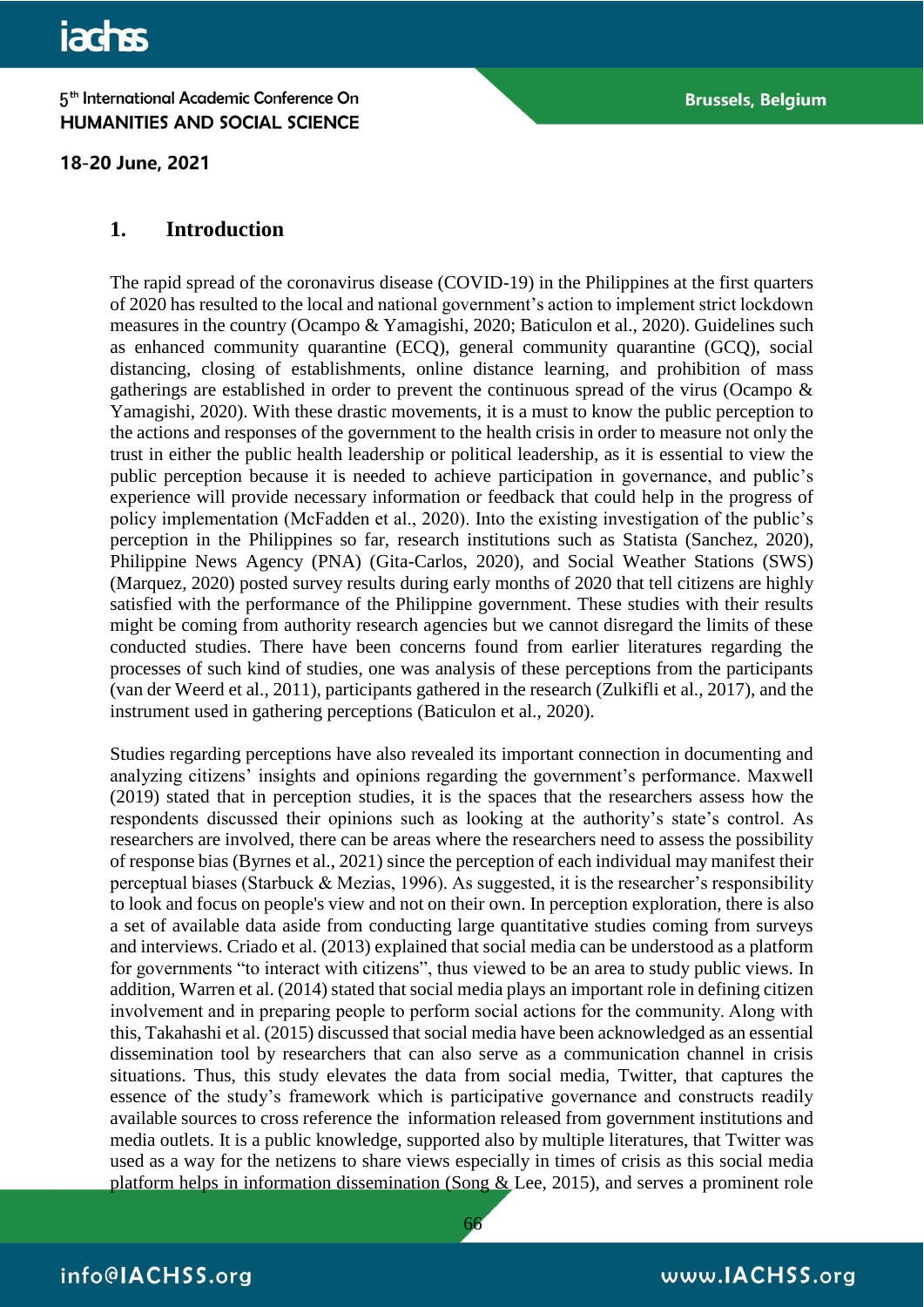### 18-20 June, 2021

in gathering news, and experiences of the public (Takahashi et al., 2015). As such, the objectives of this study are to collect the perceptions of the netizens in their posted tweets, describe the emerging contents, group what is emerging to identify categories and context about their observed realities during the first months of community quarantine. This could elaborate their all important views to the government actions during the community quarantine period, and to determine if the netizens in Twitter are satisfied, as to compare from the released results from the highlighted research institutions. The collected data shall be looked at from a pragmatic perspective to determine presupposes, then shall be categorized based on their commonness to list and to discuss overall emerging categories.

#### **1.1 Presupposition**

Fillmore and Atkins (1992) stated that in human communication we achieve "understanding" because of the knowledge that we acquired from previous interactions and exposures, as such our capability to presuppose. In addition to this, Simons (2003) described the mind's capacity to analyze and to understand the meaning of an utterance by the process of assuming. Associating assumptions, Fairclough (1989; 1992) identified presupposition as a type of background knowledge observed in our utterance. This idea is supported by Polyzou (2015) as he elaborated that presupposition is within a given statement that consists of an underlying meaning. It is an implied "background information" of the language user which should be different from the set of contextual information on a certain level of knowledge that the receiver has on a particular topic. Presuppositions as a noun are implied messages expressed by language users and understood by the receiver as part of the whole meaning that is not expressed explicitly on the current utterance or text. It is part of the total meaning that allows an individual to associate for the receiver to achieve appropriate interpretations from a text or utterance. In this study, it is an aim to analyze the message given by the language users, in which it focuses not only on the surface but the implied contents or historical background of the tweets. Its goal is to presuppose the collected tweets of the language users. As for Yule (1996), there are identified six types of presupposition: existential, factive, lexical, structural, non-factive, and counterfactual. The researchers will view and analyze the presupposes considered to be nonfactive data at the lexical level.

### **1.2 Concept of Empathy**

Barker (2003) explained empathy as a process when people can perceive, understand, experience, and respond to the ideas and emotions of another individual. It is also when an individual involves, connects, and relates themselves to other people's situation, feelings, or experiences. Segal (2011) stated that empathy is present when an individual receives the perceived realities of other people after understanding their experiences and stufferings. In addition to this, Decety and Yoder (2016) discussed that a person is being empathic when they show great concern to the importance of other people's well-being. As a result, individuals who show more empathy are those who are most likely to act and help those who are in need and suffering. Empathy can also make an individual feel other people's suffering and their emotions by letting themselves have sympathy and concern towards other people (Clifford et al., 2019). By resonating with these emotions, individuals are most likely to relate with other people. Moreover, empathy was defined by Chen et al. (2020) as a characteristic in which a person

67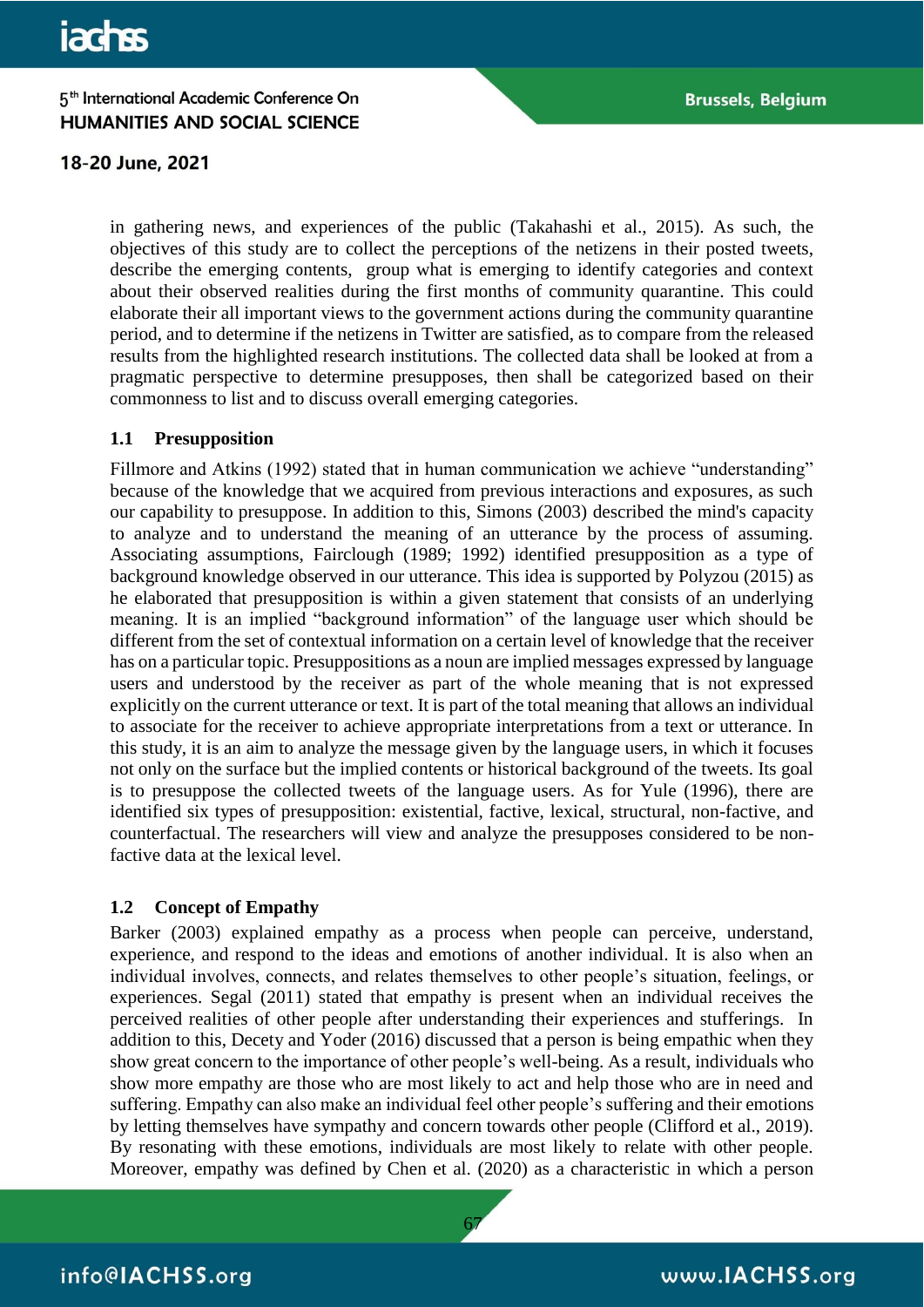### 18-20 June, 2021

recognizes other people's emotions and feelings by letting themselves experience their sentiments. With this, an individual showcases empathy when he or she has the ability to understand and care for other people. Empathy is about how individuals connect with others' experiences by perceiving their emotions and experiencing one's suffering. It is how they prove to others that they understand their situation, and the sufferings that they are experiencing. In this study, the researchers observed that the netizens are vocal on social media, and that social media platforms are a way for the netizens in sharing their perceptions about the situation of others, and themselves. In these actions conveyed by the *netizens*, the researchers are investigating their language attitudes and see if they have this trait—empathy, that pushes them to be vocal on social media.

### **2. CONCEPTUAL FRAMEWORK**



Figure 1: Government and Netizens' Participation in Governance

The study follows the framework of the growing body of work in participatory governance (cf. Gustafson & Hertting, 2016). The figure above shows two important actors working for particular actions to attain the goals of the community: (1) the *government*, being the authority known to be taking the initiative as their main role is to design programs for development and crisis management, and (2) the *netizens*, as the key important player in the process of participation. Gustafson and Hertting (2016) in the same paper enumerated the motives of participants in calls for community actions: (a) common good motives, (b) self interest motives, and (c) professional competence motives. The first calls for the authentic improvement of their

68

info@IACHSS.org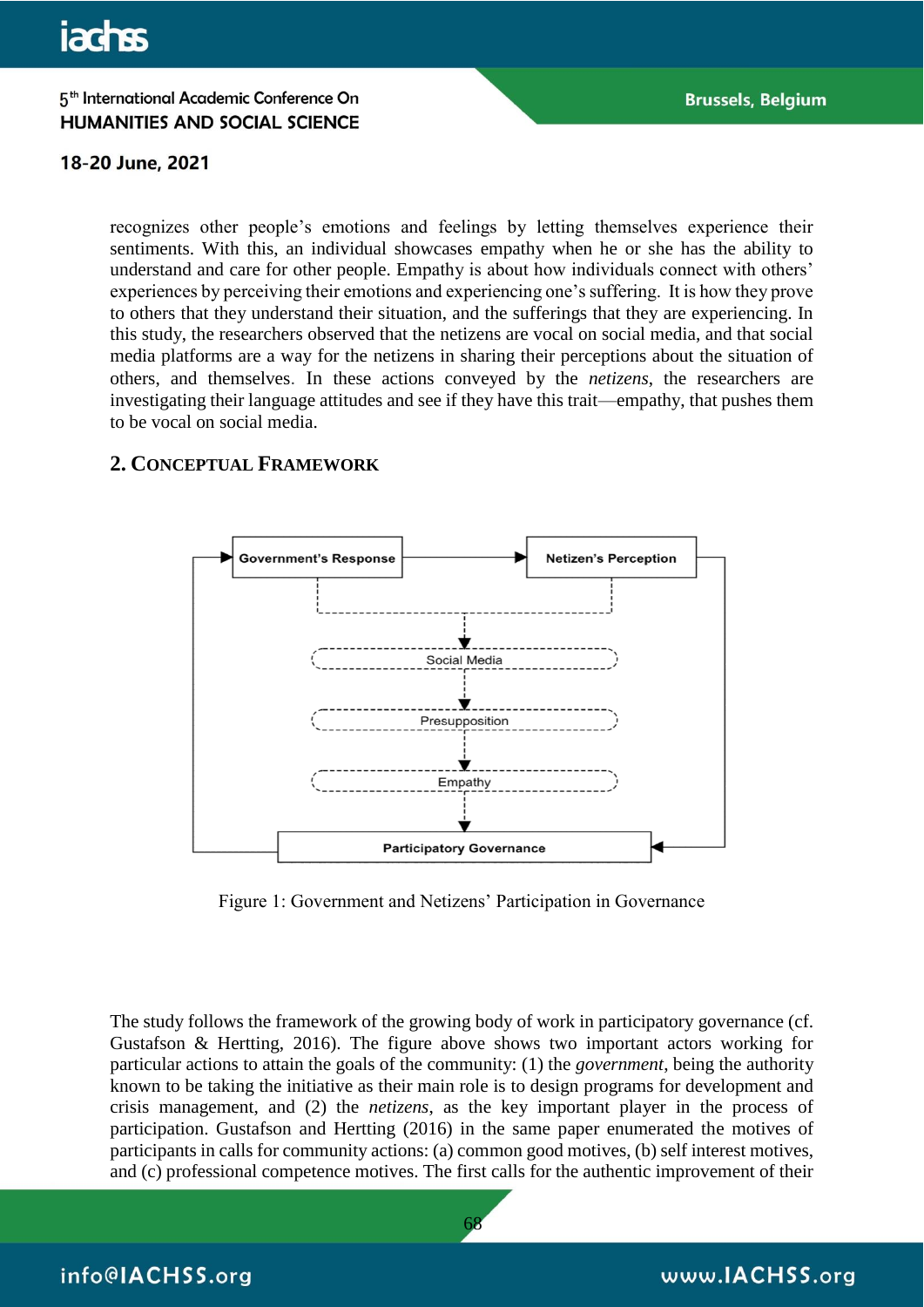### 18-20 June, 2021

neighborhood, the second calls for promotion of one's group or family's interest, and the last calls for less political focus on the interest driven by professional life. As such, this study observes the emerging motives and language attitudes of netizens on the tweets they post on twitter. Previous research described and identified the roles netizens have taken in terms of ensuring the effective governance to crises, people, and related contexts. It was then mentioned in one workshop of Aizu (2004) about netizen participation in internet governance that netizen's become *watchdogs*, becoming the provider of check and balances in the complex system. These actors, government and netizens, when heavily involved can perform the promise of inclusivity as netizens in here are not necessarily just receivers of orders or representatives, but *part* of the system to enhance the government processes of policy creation, and this encourages dialogue between mentioned participants that could practice the idea of innovative democracy (Smith, 2009; Warren, 2009). Social media, particularly in this period, has become the tool to exhibit involvement to political discourses as observed which is beneficial, as it can increase interest in politics (knowledge and empowerment) among individuals and can increase representation to marginalized groups. This can establish efficiency and exert proper force coming from the netizens for the authorities involved in the government can give quality service to the people. On the other hand, Cornwall (2008) and Hajer (2003) described the vagueness of the participatory governance process, in particular, on how to perform participation in these arrangements as this framework the researchers are exploring have areas that are in current progress for it's ambiguity. Therefore, the relationship represented by the researchers in Figure 1 creates the idea that actions start when the government responds, then netizens receive, and the most vital, gives feedback. The process of feedback has to be released and to be considered to achieve the core of participatory governance.

# **3. Methodology**

One of the goals of this descriptive research study is to describe the current phenomenon in Filipino language and its characteristics. *Sana all,* being the phrase observed to be present anywhere in oral and social media discourses most especially at the time of the community quarantine, was the main criterion in determining the data to be collected from the social media platform— Twitter. Understanding the general attitudes of the selected language users can be an area of the results from data analysis. The limit which is *sana all* would help researchers attain the prior discussed objectives of this study: (1) collect the perceptions of netizens, (2) describe these perceptions on a deep level, and (3) identify the emerging categories from the data. As the scope to the social media search of data, *sana all* being the context, was utilized as a code to be generated in the Twitter search engine. The researchers arranged and stored the collected tweets in a Google Drive folder with the months being the label. From the preliminary observation, each tweet contains various contents that only an appropriate analysis process can determine its richness. The researchers then used Yule (1996) type of presupposition in order to be maximized as the data analysis process. For data management, the researchers used Google Sheets for managing the presupposes, groups, and categories.

# **4. Results**

A number of 257 *sana all* tweets from March to August 2020 were collected. Upon the analysis of the data using presupposition, the researchers allow themselves to be immersed with the

69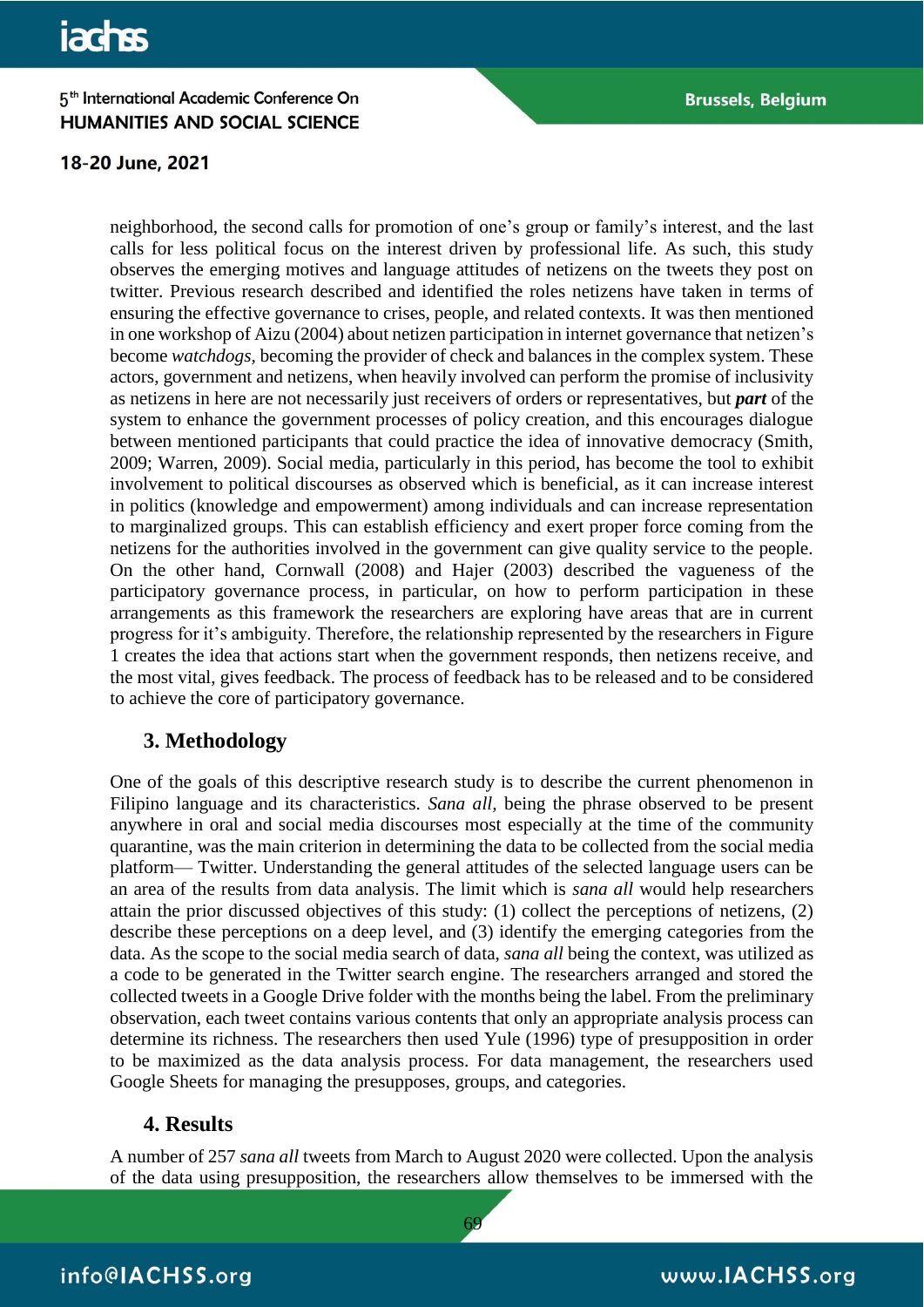### 18-20 June, 2021

collected tweets before presupposing. The results of the data analysis, which is the presupposition process, were initially grouped based on their observed surface content commonalities: (1) COVID-19 experiences, (2) Mayor *Isko Moreno* & Manila, (3) Mayor *Vico Sotto* & Pasig City, (4) *Ayuda*, (5) Education, (6) National/Local Government of the Philippines, (7) Inequality in the Philippines, (8) About the Law, (9) President *Rodrigo Duterte*, (10) Vice President *Leni Robredo*, and (11) other places/countries' situation and government. These identified groups have helped the researchers observe and eventually determine the larger connections of the presupposes. To show how researchers presuppose, observe this example statement: Maria is cooking *sinigang* for their lunch. This statement presupposes that (A) Maria is cooking, and (B) they will have *sinigang* for lunch.

| <b>Categories</b>                     | #   | $\frac{6}{6}$ |
|---------------------------------------|-----|---------------|
| opinions to current governance        | 481 | 59.46%        |
| observed social inequalities          | 71  | 8.78%         |
| comments on national policies         | 68  | 8.41%         |
| polarized political positions         | 54  | 6.67%         |
| impact of pandemic to citizens        | 37  | 4.57%         |
| people's general aspirations          | 35  | 4.33%         |
| support to the most vulnerable groups | 22  | 2.72%         |
| concern to exhibit good citizenship   | 20  | 2.47%         |
| community movements during quarantine |     | 1.36%         |
| <i>public's trust to the system</i>   | 8   | 0.99%         |
| resiliency issues                     |     | 0.25%         |
| <b>TOTAL</b>                          | 809 | 100%          |

#### TABLE 1: CATEGORIES OF THE PRESUPPOSED TWEETS

#### **4.1 Opinions to Current Governance**

59.46% of the presupposes speak about the public's opinion in the current Duterte administration. Moreso, the largest percentage among all categories appeared in the table are subdivided into sub-categories: (1) knowledge of the public to good governance, (2) effects and opinion to job employment, (3) health care system in Philippines compared to international standards, and (4) militarization as government's solution to problems. These sub-categories describe that netizens were generally conversing about the issues in the economy, health care system, good governance, employment, and other important institutions of the society. The public has knowledge on what good governance is, the data supports this as language users describe that the government must have appropriate actions, must have competent authorities, transparency to the public, and must be science-oriented in terms of policy creation and decision making (UNESCO, n.d.). The netizens say that: (1) provincial governments are responding to the needs of the citizens, (2) provincial governments are conducting more help than the national government, (3) the governance in Manila and Pasig City are remarkable. These presupposes show that the netizens observed the actions of some local government units (LGU) that are

70

info@IACHSS.org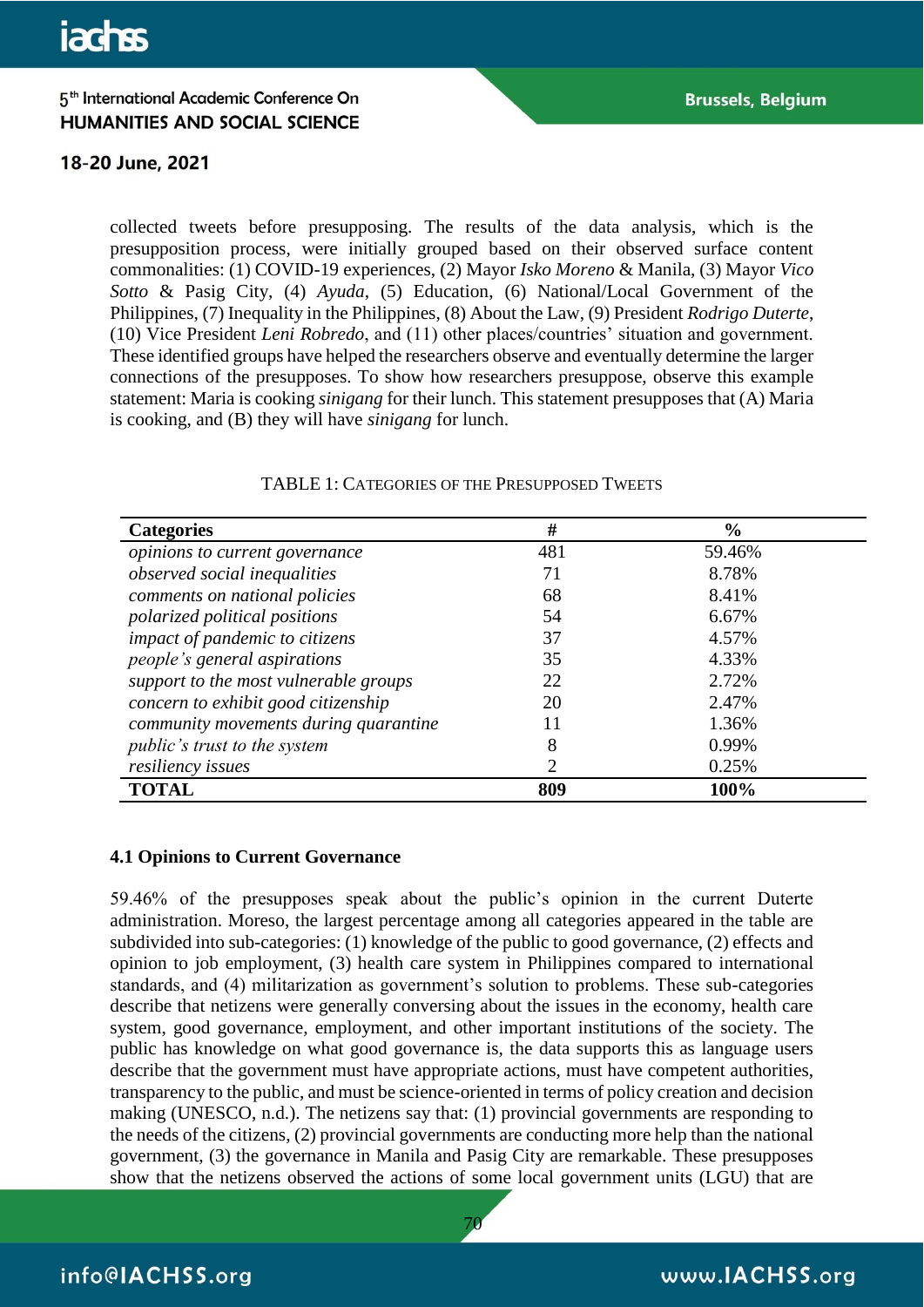#### 18-20 June, 2021

better, compared to the actions conducted by the national government during the community quarantine. The second subcategory tells that: (1) it is hard to have a job during these times, (2) several people are not feasible to conduct work from home, and (3) there are still citizens experiencing 'no work, no pay' situation. For the third subcategory, the netizens share on Twitter how other countries have successfully battled the COVID-19 pandemic compared to the Philippines. An example of this is a tweet from a netizen which stated that: (1) there are countries who have a lower ratio of death cases regarding the pandemic, and (2) the netizen is hoping for everyone to be like this situation. Militarization as the government's solution to problems is also mentioned in this category. The netizens tweeted that other countries are already COVID-19 free even though they do not use the act of militarization as a way of combating the pandemic. Language users also show their disappointment on how the government abused their power to control the citizens during these times. Language users firmly stand that: (1) the military are not needed to solve COVID-19 cases in the Philippines just like other countries, and (2) the military has been present and used by the government but still, there are more people that are infected by the virus.

#### **4.2 Observed Social Inequalities**

8.78% presupposes also identifies the emerging problems that are experienced by the netizens and their neighbors triggered by this pandemic. The category can also be divided into subcategories: scarcity in purchasing power due to unemployment. In the education sector, the language users state that those individuals who can afford to conduct online classes are the privileged. They also express that these people are in favor of online classes as they do not have to think and worry about their daily necessities, and their lives everyday, unlike other students or individuals who need to support their families as their parents experienced loss of jobs due to the COVID-19 pandemic. To add, language users tell that: (1) not all people have enough money or resources to buy for their needs everyday, (2) not everyone has the privilege of purchasing their daily equipment or resources, and (3) the netizens are asking the government for their daily necessities. The second subcategory is: inefficient system in distribution of goods or support, the netizens elaborate the system being inefficient in distributing goods or support. There are allusions to government officials who are corrupt, citizens do not receive the quality support that they need, and not everyone receives help from the government as expressed by the citizens. It says that: the government's plans and actions are not sufficient for the needs of the people, (2) other citizens do not have access to government assistance, and (3) there are citizens who need support from the government. They view the distribution of resources as unequal. The netizens have similar opinions about their dissatisfaction with the government's performance, particularly resources or *ayuda* dissemination on some Local Government Units (LGUs), contradictory to the initial shown point of view, and the effects of implementation of policies on community quarantine protocols. Some local government units distribute goods and resources unequally which reflects that there are people who have the upper hand on their connections to the government as express by the netizens, they state that every citizens must receive assistance from the government, whether they are registered voters, middle class, have OFW families, or not. In the next subcategory: unequal conditions to contractual employment in times of pandemic. The netizens expressed the sufferings experienced by the different workers receiving their minimum wage. The laborers, frontliners, students, teachers, and

71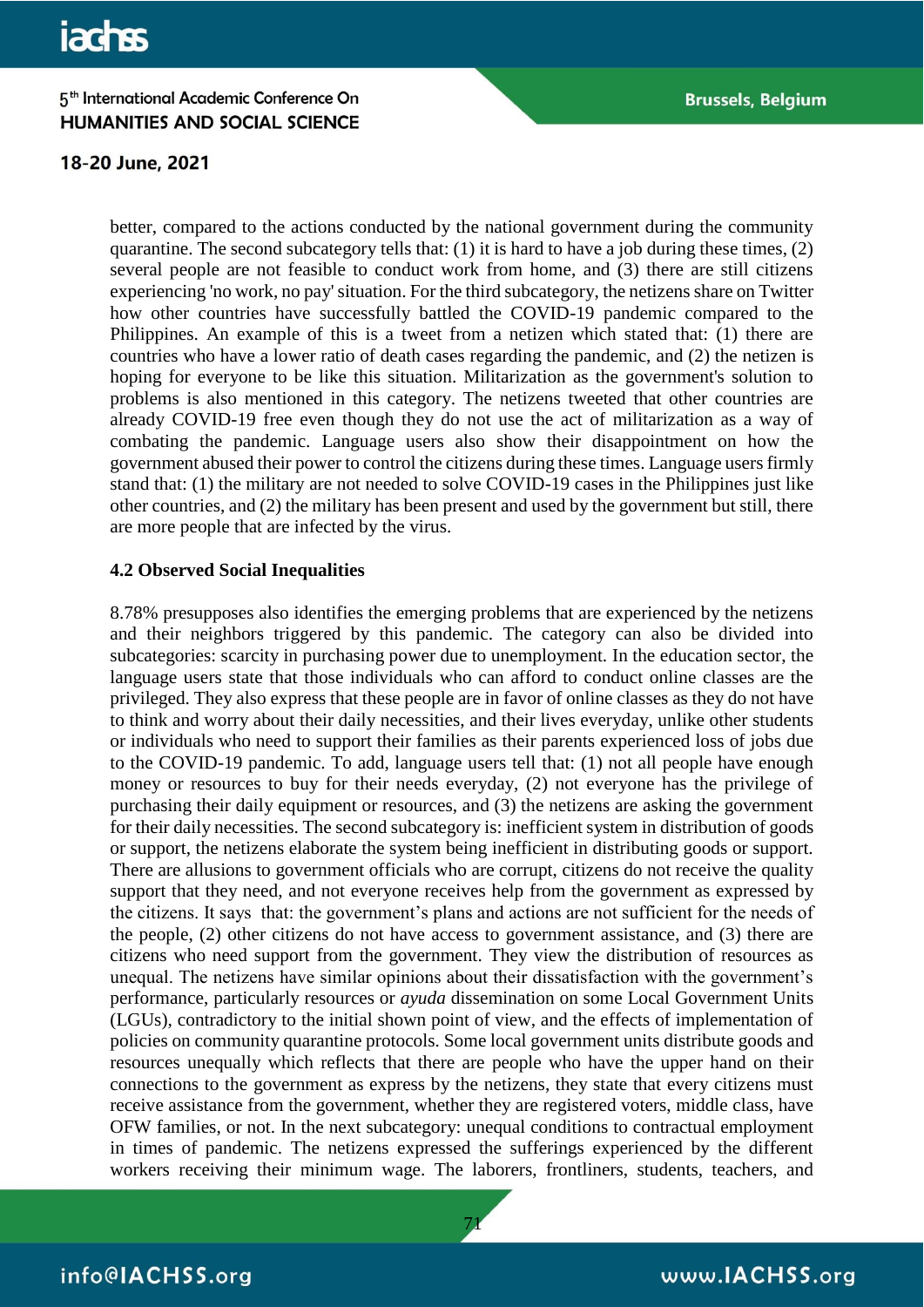18-20 June, 2021

several individuals in the society affected by the COVID-19 pandemic, receive minimum support, attention and guidance from the government, and there are employees who are in a 'no work, no pay' situation. For the last subcategory: inequality in employment safety and security measures. It says that: (1) due to the pandemic, many things have been affected, especially jobs and money, (2) others are unable to work because of the pandemic, and (3) there are still occupations who did not shift on work from home.

### **4.3 Comments on National Policies**

Several netizens have expressed their opinions, criticisms, and disagreement towards the government's performance in combatting the pandemic, particularly with the effects and impact of the implemented different safety protocols and national policies: physical and social distancing, wearing of face shields and masks, general, enhanced, and moderated enhanced community quarantine to prevent the spread of the virus in the country. Some language users have stated that these policies are still not enough since the COVID-19 cases are still high, and several citizens choose to violate the said policies, especially proper wearing of face masks, social distancing, and age requirements when going out. A total of 8.41% presupposes were about the views of the netizens on these implementations. This category is divided into subcategories: effective international standards in terms of combating COVID-19. The language users compare the situation of the Philippines with the other countries' situation during the pandemic in terms of the difference of the number of COVID-19 cases, and how international governments handled the pandemic and resolved the COVID-19 cases in their place. With this, comparing the Philippines to the countries with successful implementations and government's performance during the pandemic is a way for language users to see the shortcomings of the Philippines in battling the pandemic, what countries successfully resolve the pandemic, and what ways should the government adapt in order to know the best practices that must be done. The language users say that: (1) Thailand does have minimum COVID-19 cases, (2) the COVID-19 situation in South Korea is well-handled by their government, and (3) there are COVID-19 free countries due to the early implementations of the safety protocols of their governments as expressed by the language users. The second subcategory is public health. It is about the netizens' opinions, perceptions, criticisms, and experiences regarding the country's public healthcare system in which public hospitals face budget cuts and zero funds by the national government. Without proper funding, public health facilities cannot have complete and sufficient medical supplies, barangays and small health centers cannot provide free and quality out-patient services. The last subcategory in this category is effects of systemic policies in terms of combating COVID-19, refers to the people's opinion and the impact of the different safety protocols. In this subcategory, the netizens expressed their opinions and thoughts with regard to the effects and impact of the implemented safety measures. The netizens also shared their thoughts about how the Philippines is still under quarantine while other countries such as Thailand are not in this state anymore. Netizens state how they are waiting for the Philippines to conduct a free mass testing, how the COVID-19 cases in the Philippines continue to increase, the limitations caused by the community quarantine such as citizens cannot go out and meet their peers, and their desire to bring back the country's normalcy.

72

# info@IACHSS.org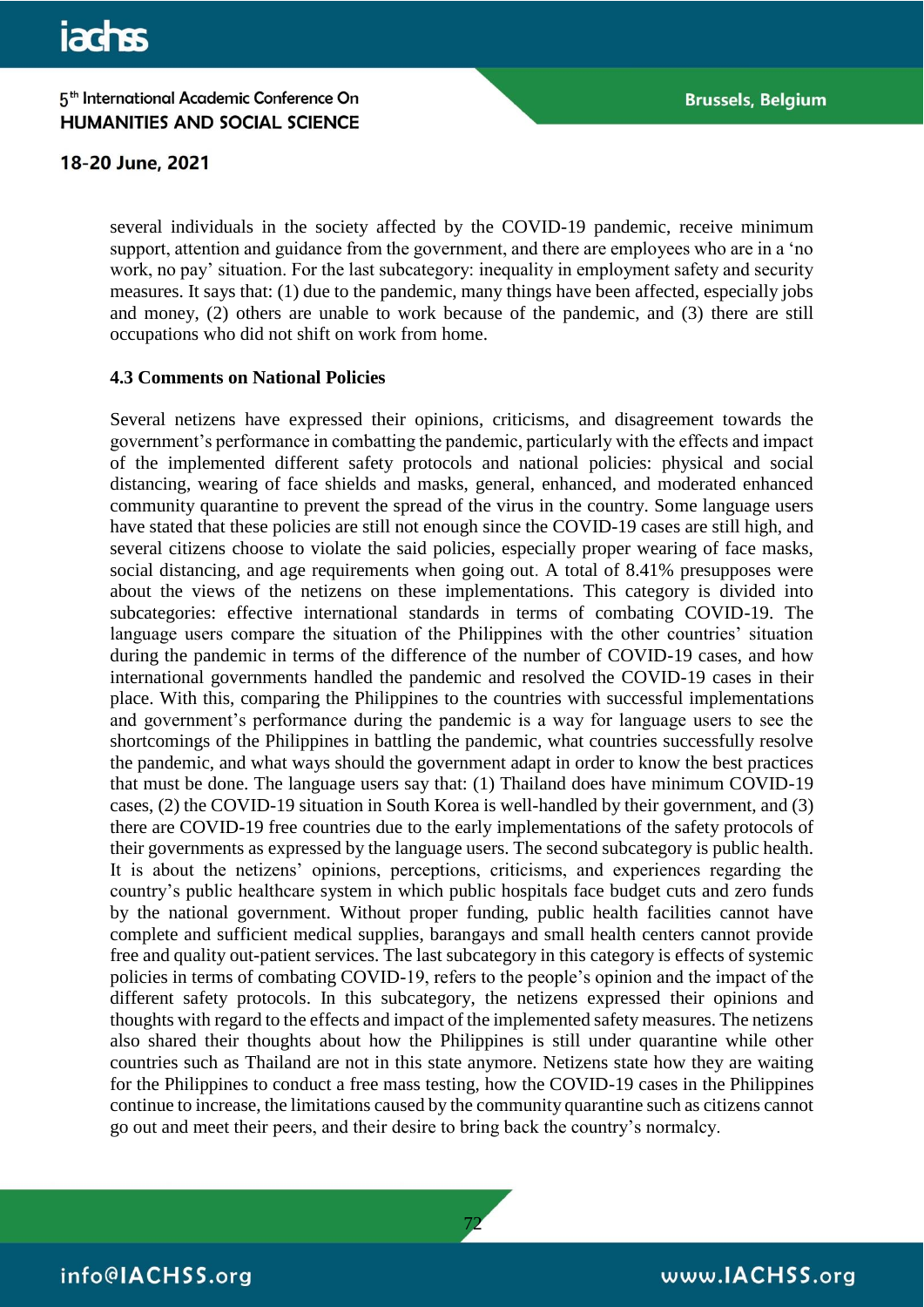18-20 June, 2021

#### **4.4 Polarized Political Positions**

A total of 6.67% presupposes different opinions and perspectives on the government and the officials. These concerns and positions of the language users were based on the actions and performance of government officials in this pandemic. The netizens are able to express their different criticisms, disbeliefs, disagreements, and agreements towards their performance that led them to show their different stance and political biases. One sub-category for this is common good or misfit of interest. It elaborates how the government and its officials do not get along with the citizens. This shows that the netizens do not agree with the decisions, plans, and implementations of the national and local government during the community quarantine. Language users say that: (1) the actions of Vice President Leni Robredo are remarkable compared to the president. The netizens express their admiration towards the vice president because of her works and contributions during the community quarantine. The language users express how she was able to raise 61 million worth of donations from their different private sectors. These donations are able to purchase a big amount of protective equipment sets (PPEs), food and care backs delivered to different institutions, and other medical supplies such as alcohol, sanitizers, surgical masks, face shields, medical gloves, and headcovers. The vice president was also mentioned by the language users as she was observed to be conducting actions for the people, different from other government officials. Through these actions mentioned, the language users see that they really provide the actions needed by the citizens during this pandemic. (2) The Philippines cannot gain support and benefit from the government, especially to the Duterte administration. The netizens show their disappointment and disbelief towards the Duterte administration since according to them, the administration is only prioritizing and giving its full attention on "non-urgent" matters. (3) There are actions and decisions President Duterte has made that are not beneficial for the country. Netizens express their disappointment with Duterte's actions and policies, believing that it will not benefit the country. They have stated that he should have implemented smarter policies and better plans in order to properly manage the on-going crisis and to bring the Philippines back to its normalcy. There are also netizens who express how disappointed they are that there are still citizens who support the Duterte administration as they share: (1) they hope that they get assurance from a person that they are not a supporter of Duterte, and (2) they do not like individuals who support Duterte.

### **4.5 The Impact of the Pandemic to the Ordinary**

As the pandemic brought changes in the daily lives of the citizens, the people have been wearing face masks and shields. The government also limits the number of people in public places. Aside from this, some people become jobless and struggle to work from their homes. There's a total of 4.57% presupposes that show the impact of pandemic to citizens, which are also divided into subcategories: impact of pandemic to employment or economic, impact of pandemic to citizens: mental health, and no employment opportunities during pandemic. These subcategories revealed that the lives of the citizens have been affected ever since the pandemic pushed the government officials to implement community quarantine in the country. The pandemic has greatly affected the economic aspect of the country, specifically the unemployment of several citizens during the ongoing crisis. The language users say that (1)

73

info@IACHSS.org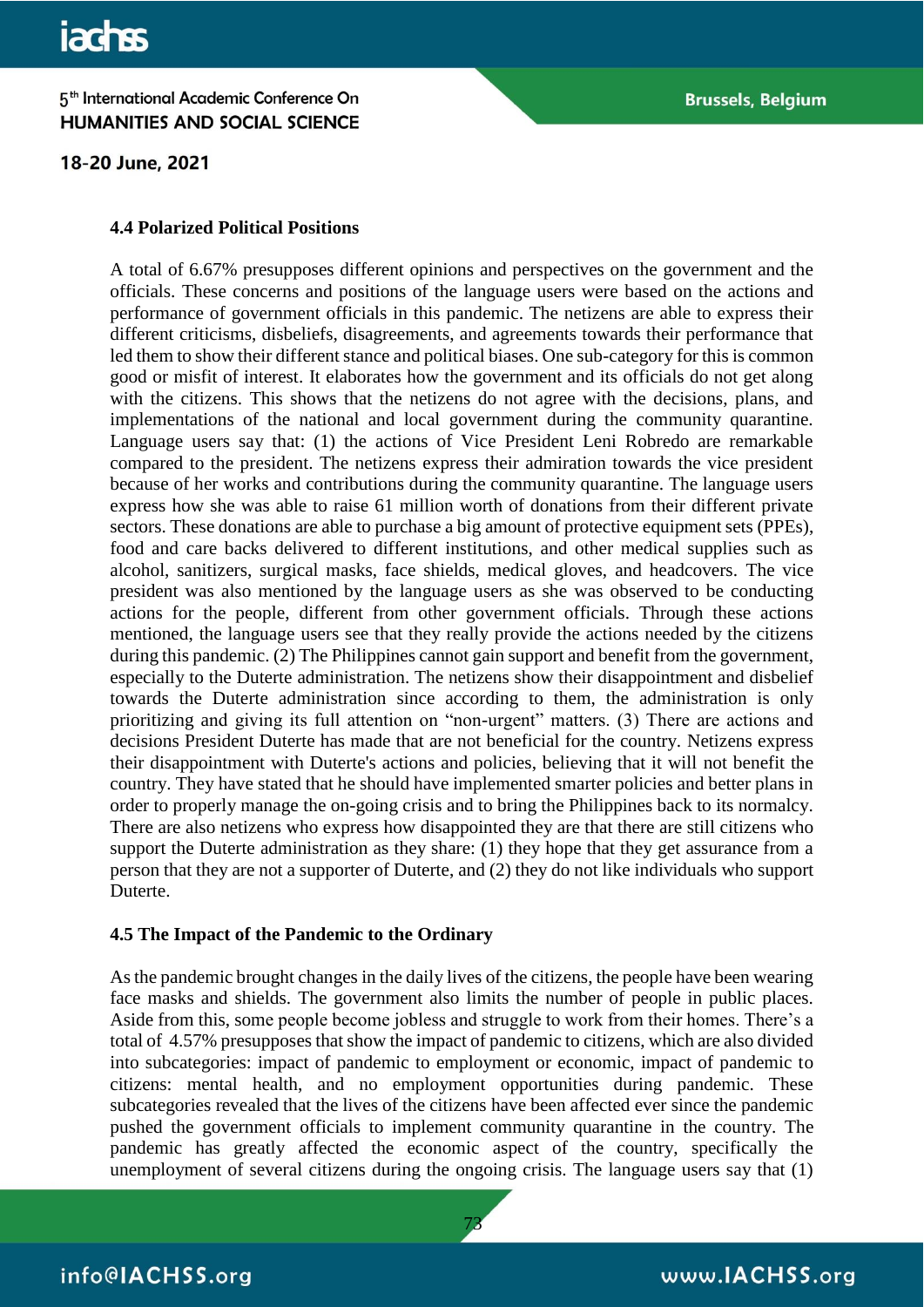18-20 June, 2021

some Overseas Filipino Workers (OFWs) cannot give money to their families here in the Philippines, (2) a lot of the citizens lost their jobs, and (3) they are wishing to still provide or buy things for their needs. Also, the pandemic brought a lot of issues in the society besides economical, it mostly affects the well-being of the Filipinos not just only those who are tested positive and have the symptoms of COVID-19, but also the mental health of the people. The language users also express how other people cannot go to work since there are no employment opportunities during the pandemic.

### **4.6 People's General Aspirations**

A total of 4.33% presupposes the people's general aspirations in which the language users express the things or the events that they desire to have and to happen. In the immediate aftermath of the lockdown, several Filipinos were distraught by the prospect of having inadequate quality of life due to the pandemic which led them to have different aspirations in life. With these, the language users voice how they experienced hunger, with no available sources of income and virtually nonexistent savings. As they desire to let the Philippines bring back its normalcy, they tend to compare the Philippines' situation to other COVID-19 free countries, to be one of the privileged people who handles the pandemic well, and to hope for a competent government who are deeply concerned for its citizens and capable enough to prevent the continuous spread of the virus. By it, the language users tells that: (1) the citizens are wishing to be one of the privileged people who are not concern on what is happening around, (2) they want the government to do their job well, and (3) the netizens are aspiring for the Philippines to be a COVID-19 free place and country as they are jealous to the situation of other countries who can already go outside.

#### **4.7 Support to the Most Vulnerable Groups**

2.72% presupposes the support of the netizens to the most vulnerable groups. Language users express their disappointments on how the frontliners are treated, on vaccine availability or procurement on how the citizens are not able to obtain benefits from government agencies, how the government do not prioritize those who are really affected by the pandemic, that inequality is still present in the government's assistance during these times, and that other officials prioritize on buying things like thermal scanners instead of helping the frontliners and marginalized. The public elaborates the vaccine availability and procurement, the data supports this as language users express that there are citizens who are dependent on vaccine during the pandemic, there are government officials like Mayor Isko Moreno who implemented a free mass testing for the citizens who are not financially capable to undergo a swab or rapid test, and for those individuals who experience inequality in obtaining opportunities in mass testing. Language users tell that: (1) there are people who are dependent on the vaccine during this pandemic, (2) the citizens are explaining that the frontliners, and the homeless in other places need the most support, and (3) there are officials who chose to buy thermal scanners instead of helping the frontliners and other citizens who need the full support of the government.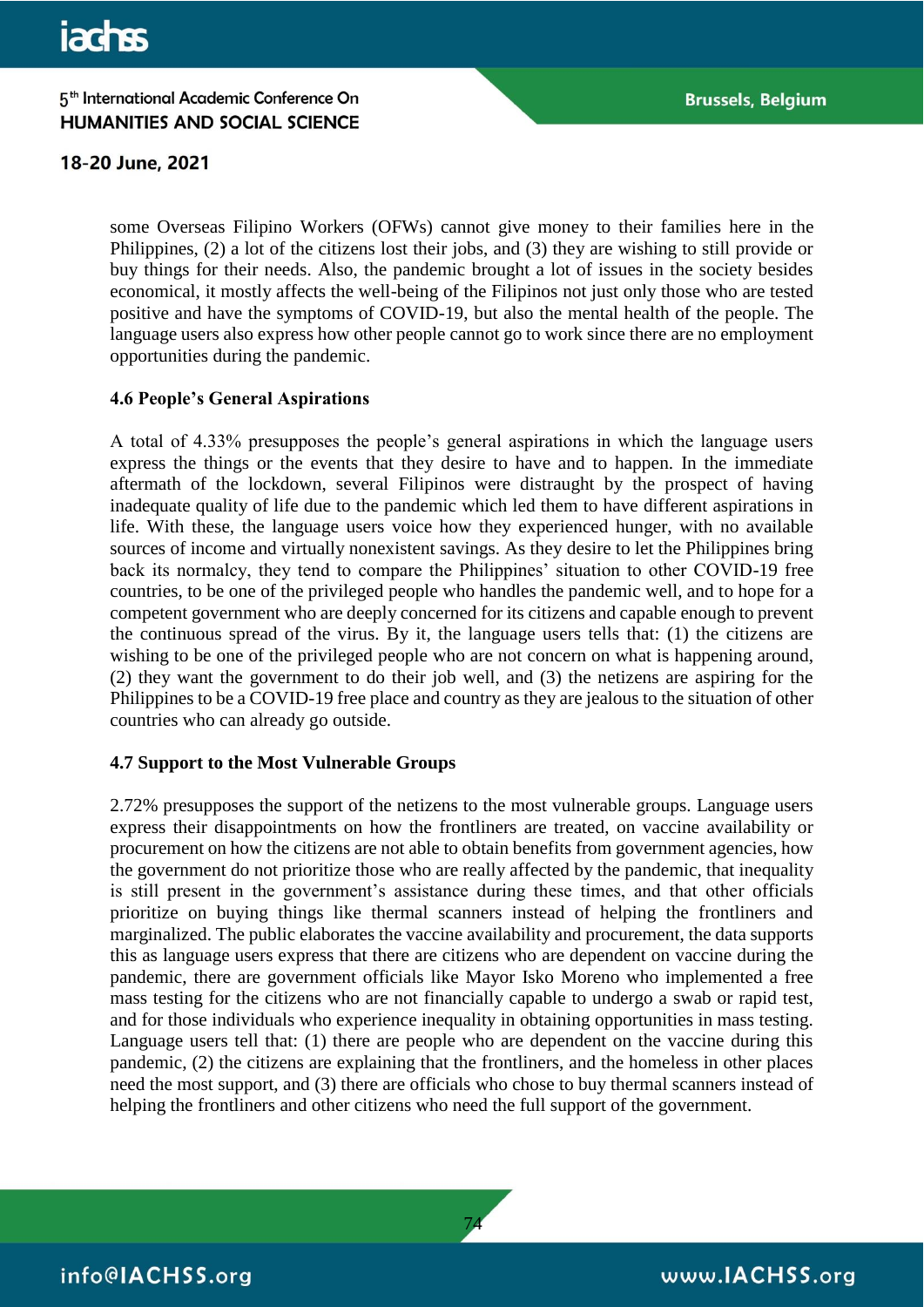18-20 June, 2021

#### **4.8 Concern to Exhibit Good Citizenship**

As the national and local governments have implemented safety protocols in order to prevent the spread of the virus, there are still individuals who chose to violate these safety measures, particularly social and physical distancing, proper wearing of face masks and shields, and individuals who did not meet the age requirement to be doing outdoor activities, according to the presupposes from the language users' perceptions. A total of 2.47% presupposes the concern of the netizens to exhibit good citizenship. The language users are criticizing people who do not follow the implementations during the community quarantine, and they expressed the importance of following these implemented guidelines as some of them show their concern on their neighbor's well-being in their tweets. It shows concern for other people's safety, especially those who are following the protocols. Although some people defy the law, others choose to follow them and deal with the 'stay at home' protocol rather than risk contracting a far more deadly disease. The language users tell that: (1) some of the people do not have discipline, and do not follow the law, the netizens expressed their opinions and thoughts about those individuals who still choose to violate the safety measures such as not complying to liquor ban, not following the set curfew hours, and not wearing face masks and shields when going out. (2) due to the citizens going out, social and physical distancing may not be complied strictly, there are individuals who do not comply with the required social and physical distancing by having mass gatherings like birthday parties, in the middle of the community quarantine. This concerns several netizens as it may be a cause of the continuous spread of the virus. (3) there might be citizens who go out even if they do not meet the age requirement.

#### **4.9 Community Movements during Quarantine**

On the 1.36% presupposes, the deeds of front liners and people were observed. The category can also be divided into subcategories: community action, and public opinion about Filipino discipline over other countries. The public expresses their opinions on community action where local government officials in other places such as Canlubang and Valenzuela showed concern on their citizens during the pandemic by disseminating resources to their citizens, giving instructions on how to use the quarantine pass, and in Valenzuela, they do not let the the people line up to get their pass, instead, the officials are the ones going to each of their houses to give it to them. In terms of education, the citizens show their concern for students who are not capable of conducting online classes due to their lack of resources. There are also people from other countries who are willing to help those students in the Philippines who need support for their online classes, and they also express their concern about those individuals, the frontliners, who sacrifice their lives for the sake of other people. Language users elaborate their public opinion about Filipino discipline over other countries, this tells that (1) other countries have disciplined citizens, and (2) other countries have a good policy system compared to the Philippines as they continue to battle the pandemic.

#### **4.10 Public's Trust to the System**

Government officials are the ones who are assigned to initiate planning actions on a certain issue, and perform their duties and responsibilities as a leader. They are also responsible for the

75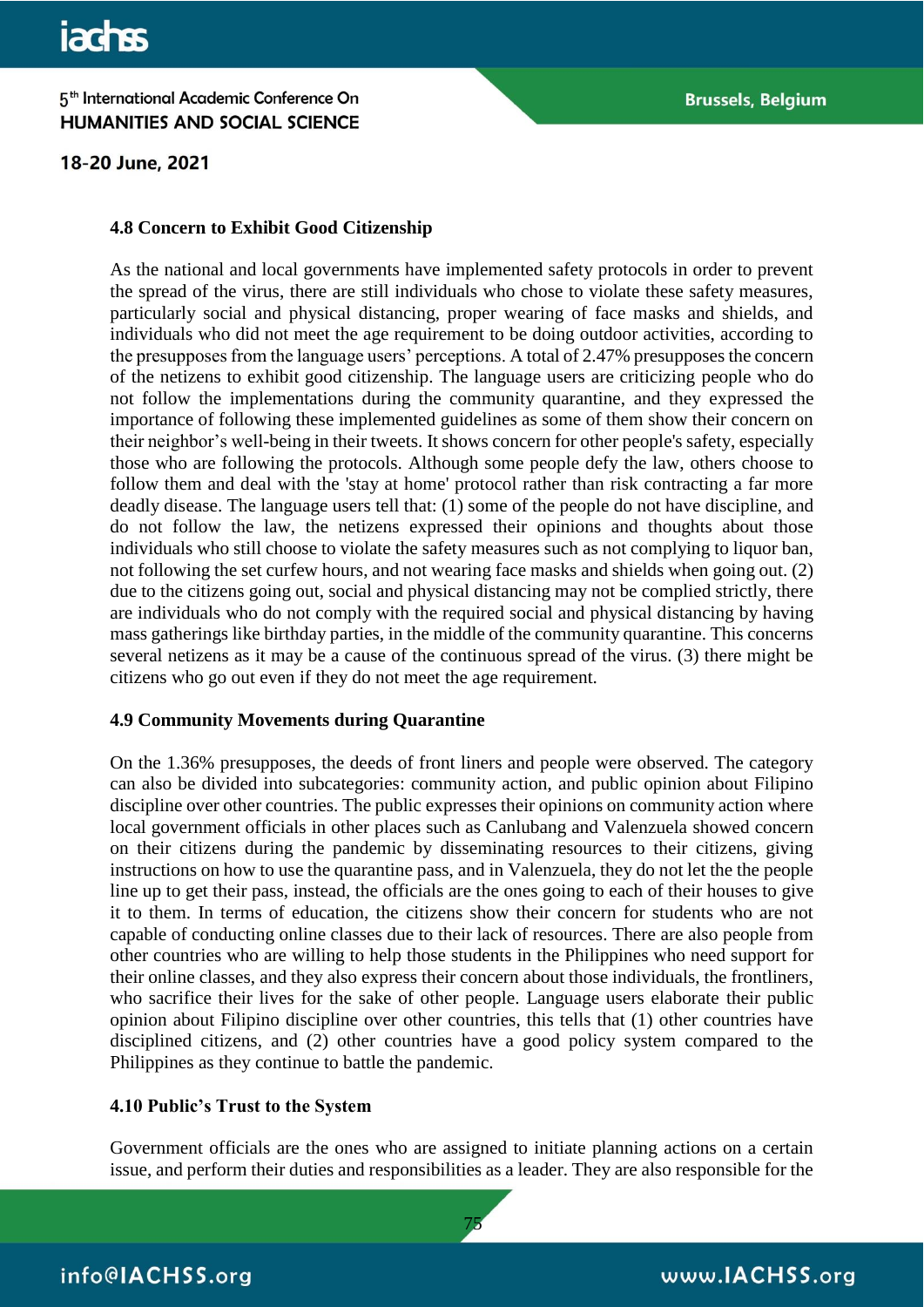# 18-20 June, 2021

safety and welfare of the citizens. With this, the citizens are hoping for them to act accordingly especially during this time of crisis. This shows a total of 0.99% presupposes from the data about the public's trust in the system. The language users show their sentiments regarding the government's action in solving the COVID-19 related issues as the citizens elaborate their doubts on the government's performance in solving an issue concerning the health of the people during this COVID-19 pandemic. The language users tell that: (1) the citizens may have lost their hope on how the Philippines will battle against the pandemic, (2) the citizens are not hoping that the government will solve the problem anymore, and (3) the complaint and supplication of some citizens are not being heard and taken care of.

#### **4.11 Resiliency Issues**

On the category of resiliency issues, there are 0.25% determined presupposes. The language users say that: the netizen is grateful that their family is still strong during this pandemic, and it can be seen that there is toxic positivity during a pandemic. Language users express their opinions on resiliency as there are still people who show toxic positivity in this time of pandemic even if the situation is worse, and there are also language users who are thankful for their families who are still capable of providing their basic necessities. Filipino resilience, according to Libot (2020), should not be praised nor admired. Rather, the public should expect the people in the government to be held responsible for building a better system to lessen the suffering of the Filipinos who experience after catastrophic events. It is understandable for people to be delighted that some of the citizens were able to recover; nevertheless, the thought of having almost a portion of the country unemployed is a condition that worse things could have happened may result that there is an underlying problem that transcends beyond the pandemic (Marquez, Hermano, & Tablada, 2020).

# **5. Language User's Attitude: Empathy**

In this part of the paper, the researchers will show the language users' attitude while expressing their perceptions on the government's responses to effects of COVID-19, which is empathy.

Table 2 Context: Socio-economic environment

**TWEET**: *Sana all mayaman (*I hope everyone is rich*)* 

**PRESUPPOSITION**: People are not capable enough to purchase goods. **PERCEPTION:** Economically poor will not survive in this crisis. **ATTITUDE**: Puts themselves in other's shoes (Chen et al., 2020)

Assuming the drive of the one who tweeted shown in Table 2, the researchers can look at the situation of "the world'' of people from the lifted tweet not having the power to purchase their essential needs at this time of community lockdown. The researchers can view it as

76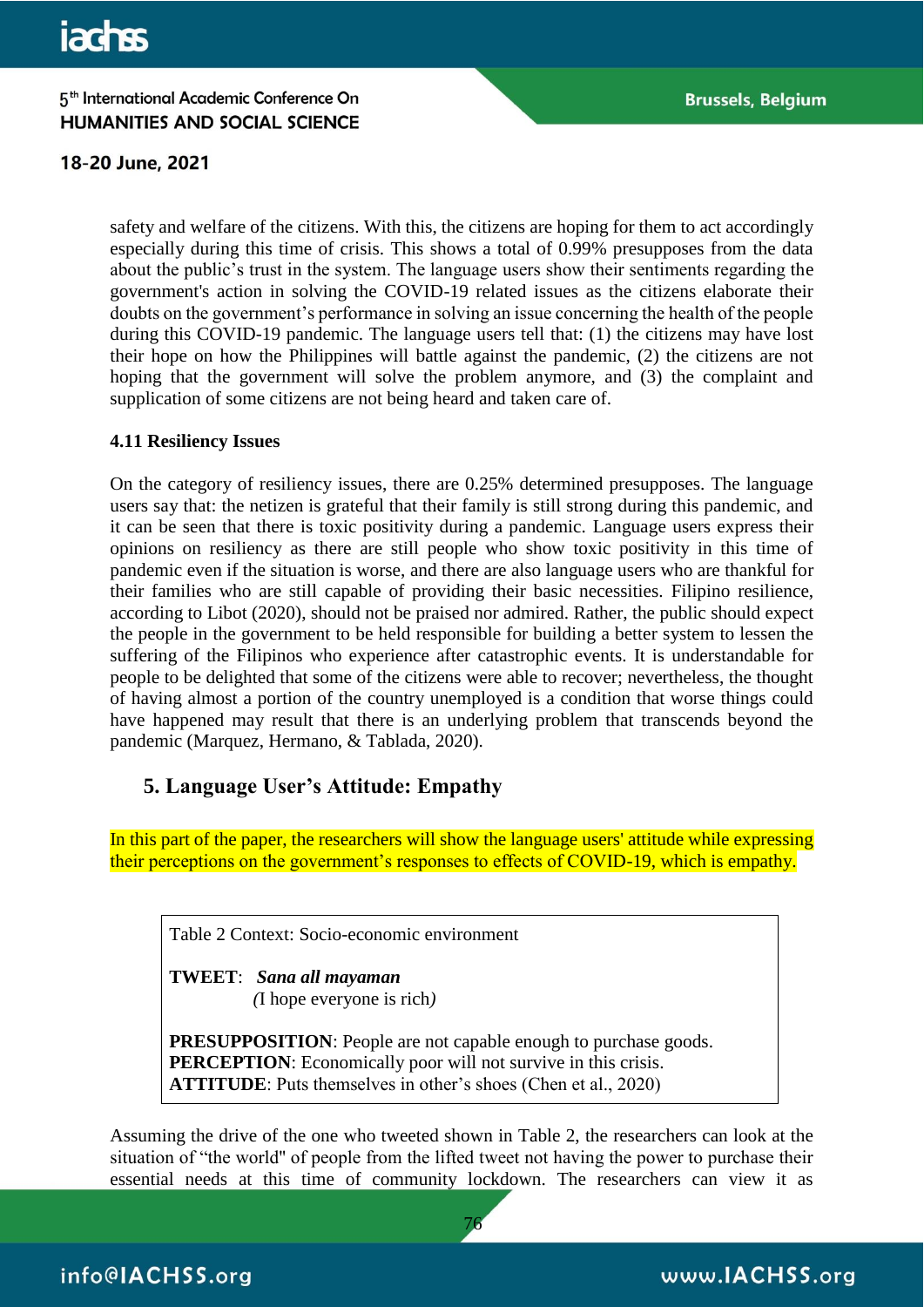# 18-20 June, 2021

showmanship of a person's reflection to themselves or from the presence of "all", it can be the author puts themselves in "other people's shoes", and relates themselves in the situation of their neighbor (Chen et. al. 2020). From the pointed root of intention comes the content "*sana all mayaman*". This presupposes that the one who tweeted here wants or hopes everyone to become rich. *Sana* or hope being a non-factive verb, the person tweeted believes that they, the people who they observed, are not rich. The researchers cannot conclude if the person who tweeted is rich or not. There can be a possibility of the author not being rich or it can also be a reflection of the author's view and observation. As a result, the empathic attitude observed from the author drives the motive to post the tweet: *sana all mayaman*.

Table 3 Context: Governance during the COVID-19 pandemic

**TWEET**: *kainggit talaga ibang bansa. literal na sana all*  (I really envy other countries, I hope all.)

**PRESUPPOSITION**: There are countries that handle the pandemic well. **PERCEPTION:** People need the government as they battle against pandemic. **ATTITUDE**: Identifies and experiences other people's emotions and feelings (Chen et al., 2020)

The Table 3 shows that the language user expresses in their tweet how they feel envy of other countries who handle the pandemic situation properly. The tweet presupposes that there are countries who handle the pandemic well. Presuming that there are also countries who do not handle its pandemic situation properly as stated by the language user, it can be seen that there are people who need help and support from the Philippine government as they continue to battle against the pandemic. Language users identify and experience other people's emotion and feelings which is observed as empathy (Chen et al., 2020). The language user may have identified and experienced other people's emotions and feelings which can show that they empathize with them, that the citizens need help and assistance from the government just like the actions of other countries who help their people.

Table 4 Context: Detrimental effects of the pandemic

**TWEET**: *Sana all equipped* (I hope everyone is equipped*)*

**PRESUPPOSITION:** Students are not equipped to continue studies in the setup. **PERCEPTION:** Students have limited capacity for conducting online classes. **ATTITUDE**: Understands people by perceiving or experiencing their life situations, gain insight into structural inequalities and disparities (Segal, 2011)

Suppose that the person's tweet shown in Table 4 highlights that there are students who are not able to have the equipment needed for the new education system which is the online distance

77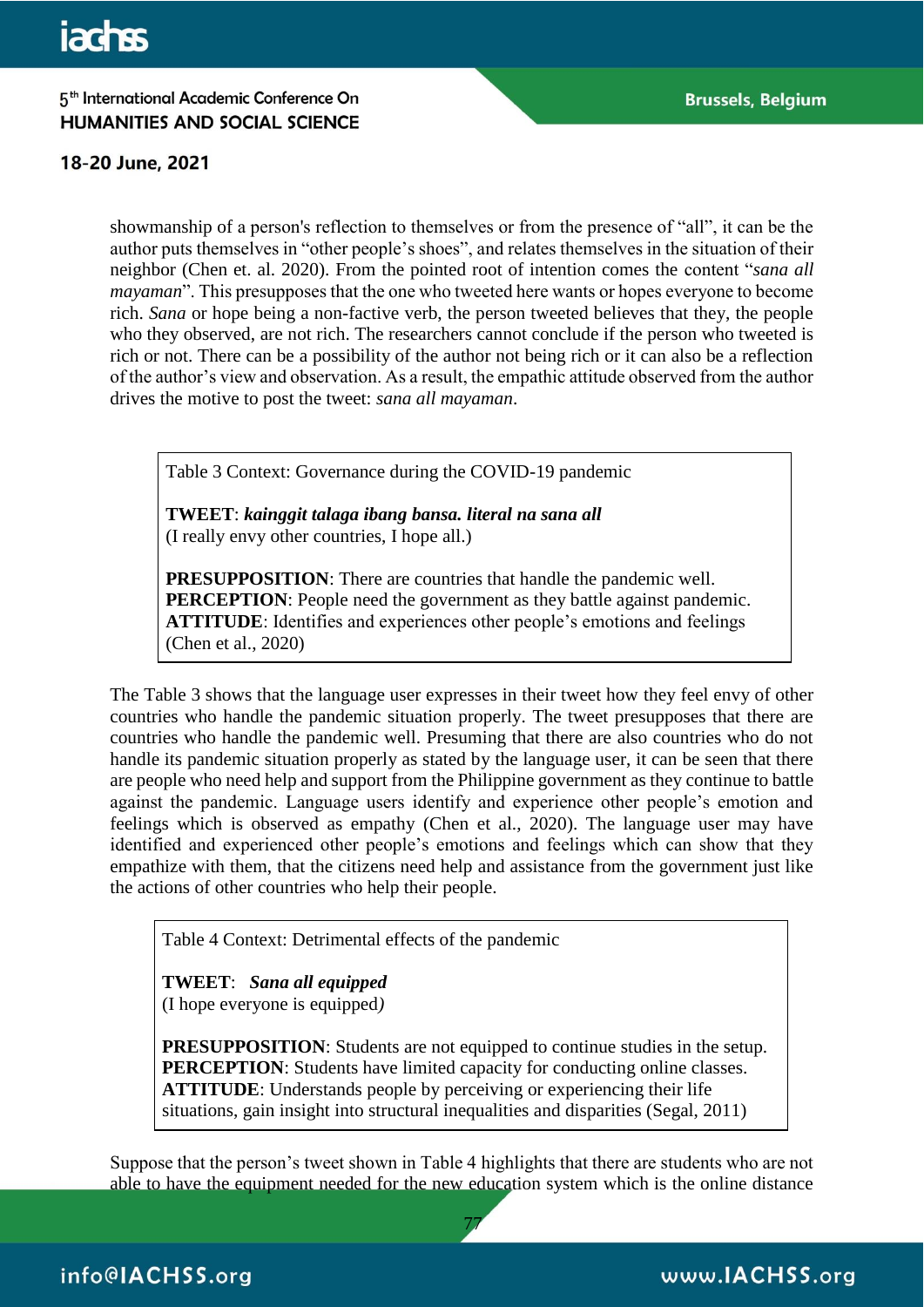# 18-20 June, 2021

learning setup. The language user also shares that there are privileged students who are capable of conducting online classes as they have the resources and means to take part in online learning. The researchers observed that the person who tweeted this may show understanding of other people's situation by perceiving or experiencing a similar situation to have a better insight of inequalities and disparities of their neighbor (Segal, 2011). The supposed intention resulted in a tweet "*sana all* equipped" which presupposes that the author hopes that the people they observed have the equipment needed for online classes. However, this can not directly tell if the one who tweeted this is equipped or not. It is theoretically possible of the author not being equipped or it can be an understanding of the situation of the people being observed. With this, it resulted in an empathic attitude and the intention of the author to tweet: "*sana all* equipped"

Table 5 Context: Social scale during the pandemic

**TWEET**: *sana all privileged* (I hope all are privileged.)

**PRESUPPOSITION:** There are who are privileged and not during this pandemic. **PERCEPTION:** Citizens are not just holding the government accountable for themselves, but also for the people who do not have enough resources to continue living during this crisis.

**ATTITUDE**: Feels responsible and the need to be involved (Barker, 2003)

As shown in Table 5, the researchers observed that the tweet can be viewed in a social lens where the person who tweeted is expressing the social scale during the pandemic. Suppose that the Table 5 highlights that there are people who are privileged and unprivileged during this time of pandemic. The researchers observed that the one who tweeted exhibits empathy as the author may feel responsible and the need to be involved regarding the situation of other people (Barker, 2003). However, this tweet can not directly conclude that the author is privileged or not. If a citizen bears the hardships of being on the latter, it can be viewed that there are netizens who are holding the government accountable for other people who are not capable of sustaining themselves as they do not have the resources to live during this crisis.

Table 6 Context: Heroic deeds of frontliners

**TWEET**: *Sana all...lalo na yung ating mga government leaders.*  (I hope all especially our government officials.)

**PRESUPPOSITION:** There is the government to lead during the crisis. **PERCEPTION:** Individuals are doing their best to help fellow citizens in need. **ATTITUDE**: Can help to react to another individual suffering with feelings of sympathy and compassion (Clifford et al., 2019)

In the context of extending help to those people in need during these times, the netizens know that there is the government to lead during the pandemic. Suppose that there are also citizens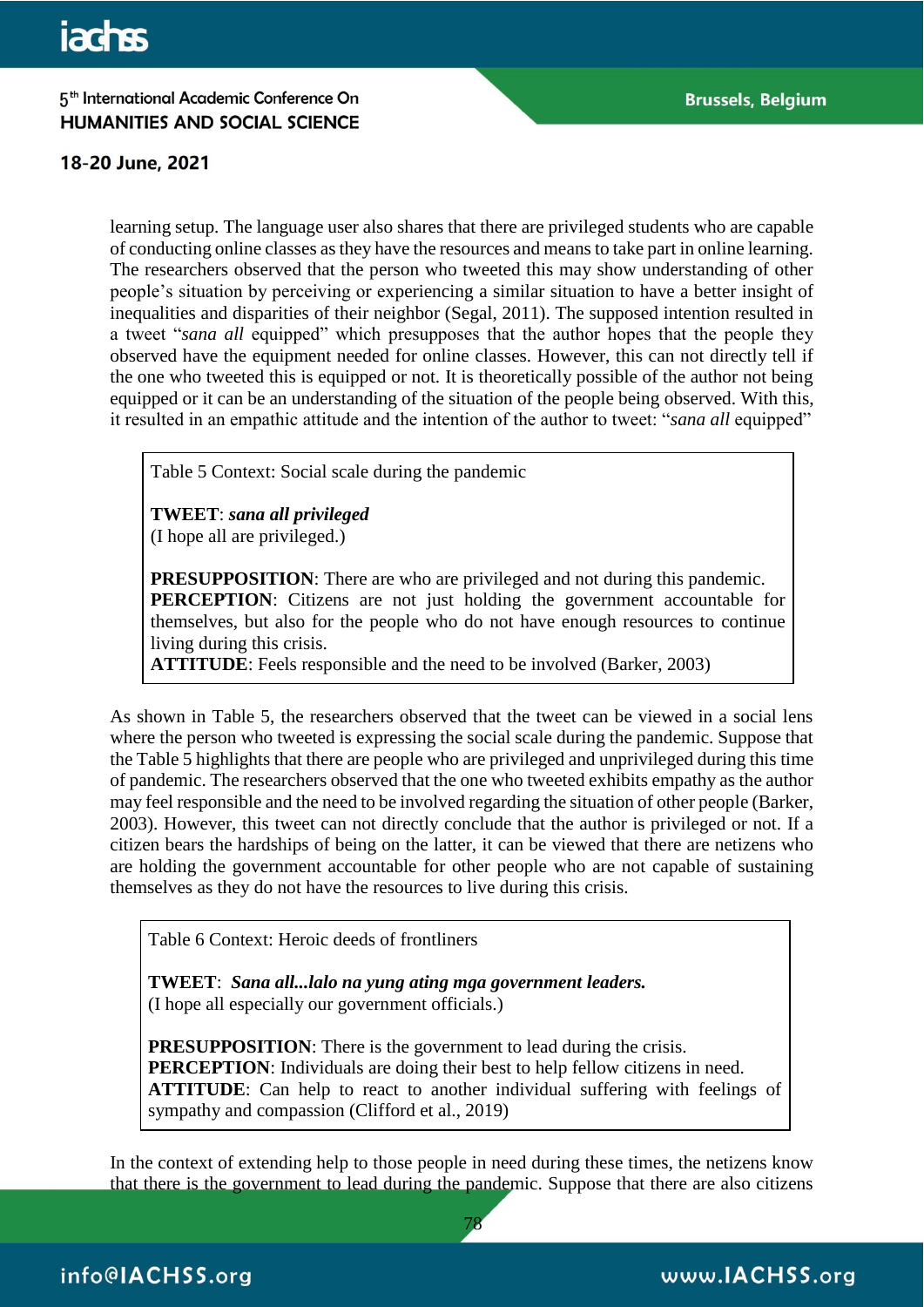## 18-20 June, 2021

who do not receive help from the government, other people react to their sufferings with feelings of sympathy and compassion, called empathy (Clifford et al. 2019). The language user is hoping for all, especially to the government officials, to act and help the people in need, as this tweet expresses that there are ordinary individuals who are doing their best to help their fellow citizens who are in need.

Table 7 Context: Discrepancy in terms of resources

**TWEET**:*Sana all enough ang resources* (I hope everyone has enough resources)

**PRESUPPOSITION**: People have resources to use.

**PERCEPTION:** People who have resources take the time of the community quarantine as a chance to meditate, grow and heal, but not all of the citizens are capable of doing this because of their status in life.

**ATTITUDE**: encourages to care for another person and gives importance to the person's well-being (Decety & Yoder, 2016)

In this table, the language user expresses that there is a discrepancy in terms of resources during this crisis. Presuming that the author, or someone they know, does not have resources, the netizen is hoping for all to have enough resources just like other people who take the time of the community quarantine to meditate and grow. The language user expresses that other people cannot meditate during this pandemic as they do not have the means or capacity to do so because of their situation in life. With this, it can be seen that the language user exhibits empathy since the author encourages individuals to care for another person and give importance to the person's well-being (Decety & Yoder, 2016) as they do not have enough resources during this pandemic.

Table 8 Context: Local Government Units taking actions during the community lockdown

**TWEET**: *Sana all may competent government official* 

(quoted tweet: distribution of face masks) (I hope all have a competent government official)

**PRESUPPOSITION**:There are government officials that do not govern **PERCEPTION:**Some LGUs are taking actions to help the citizens in their place while others do not act based on their duties and responsibilities as a leader during these times.

**ATTITUDE**:takes action and provides solution to lessen the sufferings of others (Decety & Yoder, 2016)

79

info@IACHSS.org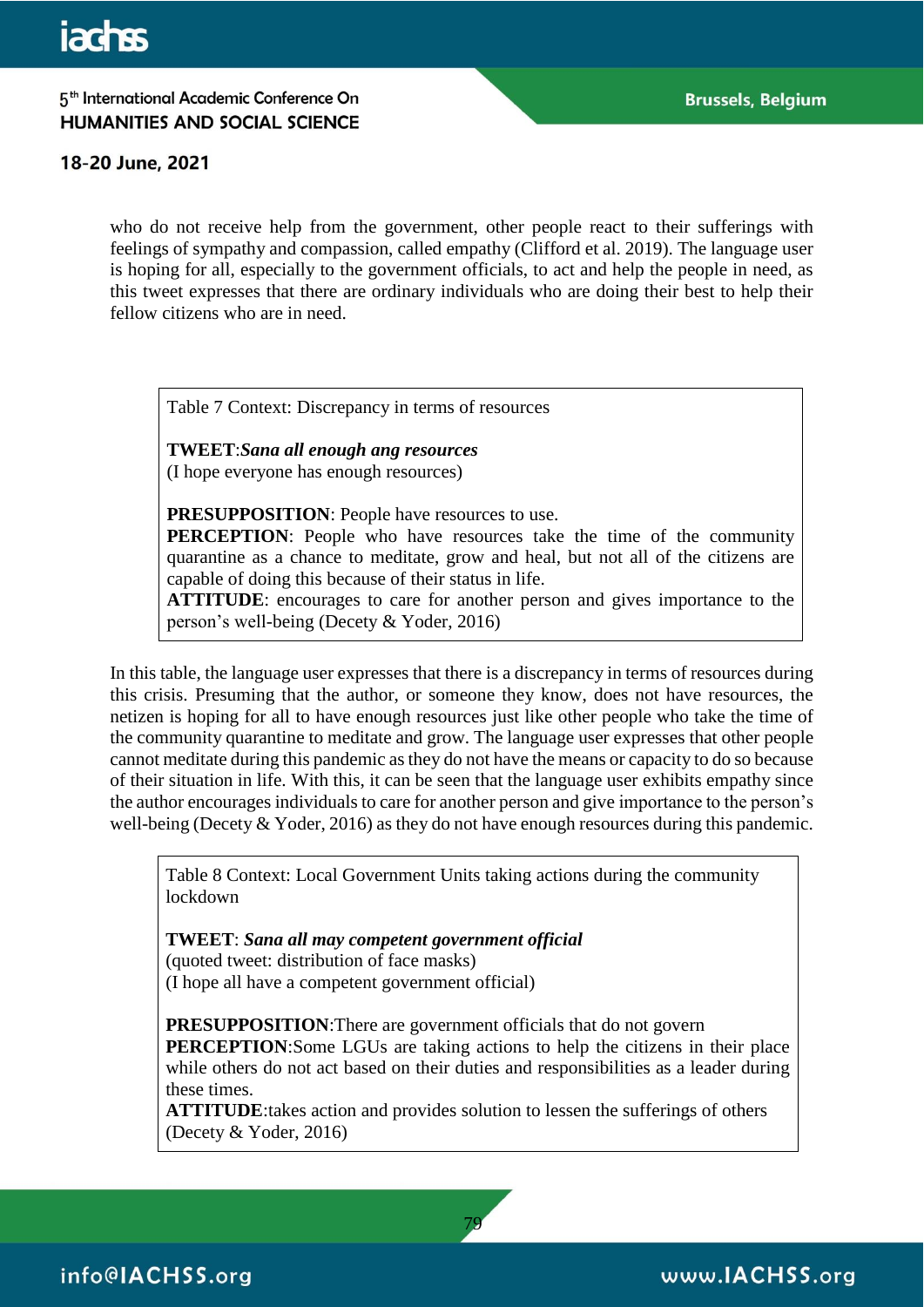#### 18-20 June, 2021

Suppose that there are citizens who are not able to receive help from LGUs during the community quarantine, the language user tweets to hope for all to have a competent government official. The netizen also expresses empathy towards the citizens as they hope for all to have a competent government official, the language user is sharing their perception in Twitter to provide solutions for the other citizens (Decety & Yoder, 2016) who do not have a responsible official. The netizen expresses that there are LGUs who are helping their citizens by providing their needs such as distributing face masks for the people, compared to other government officials who do not prioritize the needs of their citizens.

# **6. Conclusion**

The research agencies' results regarding the high satisfaction ratings of the government's performance to the COVID-19 pandemic during the community quarantine is contradictory to the netizens' feedback from the tweets collected under *sana all* search engine. The current result showed different views over the results released regarding the performance of the current administration during this period. There are numerous determining factors that could have affected the difference of the findings of studies mentioned: one is the design of the study, second is the data resource, the third can be the time element when study is conducted, and the fourth is the analysis strategy of the researchers. Although these identified factors projected on what could have been the effect of what has been now the findings cannot decrease the relevance of the results of the current study. Netizen's feedback is a way to maximize people's participation in the improvements of the government responses to the current crisis. This social media platform, Twitter, is essential especially during this time of crisis (Takahashi et al., 2015). It is a mechanism for gathering information, specifically the different experiences of the people in a crisis situation. Twitter has become a channel for information dissemination where netizens could also show their empathy towards other people who are affected by the COVID-19 pandemic effects. The netizens have shown, responded, felt, and resonated with other people in which they have adapted the nations' distress, anger, concerns, and anxieties because of social injustices, inequalities, and other events that occured in the country. Because of this, the government is called and forced to perform efficiency and effectiveness at this crucial moment as the lives of Filipinos are currently at risk. It is significant to consider the feedback and opinions from the netizens in order to weigh the effectiveness of the current implemented measures by the government. This is how we ensure that all citizens in this time are protected, have the resources and the capabilities to survive the crisis, and can participate in the call for action.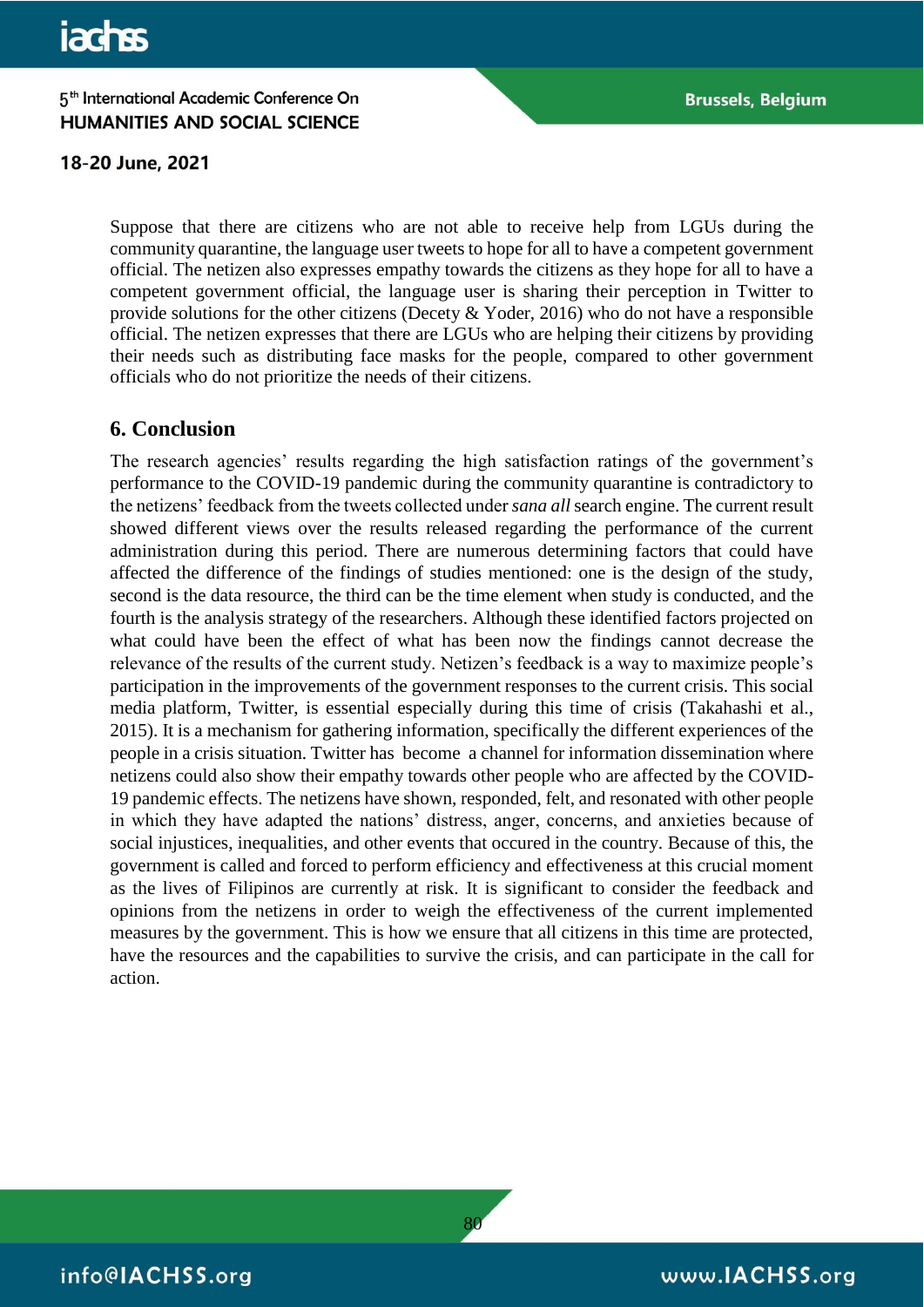18-20 June, 2021

#### **Acknowledgment**

The researchers would like to express their sincerest gratitude towards De La Salle University Integrated School for giving them the opportunity to willingly join this conference. They are grateful to Miss Myrla De Luna-Torres, Miss Liezl Rillera-Astudillo, Mr. Christian P. Gopez, Mr. Rembrandt P. Santos, and Mr. Raymund G. Endriga for the financial and moral support. They would also like to give their greatest appreciation to their research mentor, Mr. Janeson Miranda and Mr. Jeyson T. Taeza, and the research adviser, Mr. Leo Vicentino who guided them for the completion of this study. We also thank Miss April Rose Gonzales, Mr. Dastin Tabajunda, and Mr Jairus Fernando for sharing their time and expertise to improve the paper. Lastly, they would like to thank their peers and families who gave their utmost support and motivation throughout their research journey. My love and gratitude to my mom, Norma Vicentino.

# **References**

Barker, R. L. (2003). The social work dictionary. *American Journal of Educational Research*

- Baticulon, R. E., Alberto, N. R. I., Baron, M. B. C., Mabulay, R. E. C., Rizada, L. G. T., Sy, J. J., Tiu, C. J. S., Clarion, C. A., & Reyes, J. C. B. (2020, July 18). Barriers to online learning in the time of COVID-19: A national survey of medical students in the Philippines. <https://doi.org/10.1101/2020.07.16.20155747>
- Byrnes, Y. M., Civantos, A. M., Go, B. C., McWilliams, T. L., & Rajasekaran, K. (2021, February 24). Effect of the COVID-19 pandemic on medical student career perceptions: a national survey study. *Medical Science Educator*, *31*, 615–626. <https://doi.org/10.1007/s40670-021-01231-z>
- Criado, J. I., Sandoval-Almazan, R., & Gil-Garcia, J. R. (2013, November 18) Government innovation through social media. *Elsevier Inc.,* 30(4): 319–326. <http://dx.doi.org/10.1016/j.giq.2013.10.003>
- Chen, L., Wang, Y., Yang, H., & Sun, X. (2020, July 14). Emotional warmth and cyberbullying perpetration attitudes in college students: Mediation of trait gratitude and empathy. *Plos One, 15*(7), 1-14.<https://doi.org/10.1371/journal.pone.0235477>
- Clifford, S., Kirkland, J. H., & Simas, E. N. (2019, June 6). How Dispositional Empathy Influences Political Ambition. *The University of Chicago Press Journals, 81*(3), 1043-1056. <https://doi.org/10.1086/703381>
- CNN Philippines. (2020, June 19). Empathy on the rise among netizens while optimism drops during pandemic, research shows. [http://www.cnnphilippines.com/news/2020/6/19/research-empath-on-the-rise](http://www.cnnphilippines.com/news/2020/6/19/research-empath-on-the-rise-coronavirus.html)[coronavirus.html](http://www.cnnphilippines.com/news/2020/6/19/research-empath-on-the-rise-coronavirus.html)
- Decety, J. & Yoder, K. J. (2016). Empathy and motivation for justice: Cognitive empathy and concern, but not emotional empathy, predict sensitivity to injustice for others, *Social Neuroscience*, 11(1), 1-14.<https://doi.org/10.1080/17470919.2015.1029593>

81

Fairclough, N. (1989). Language and power.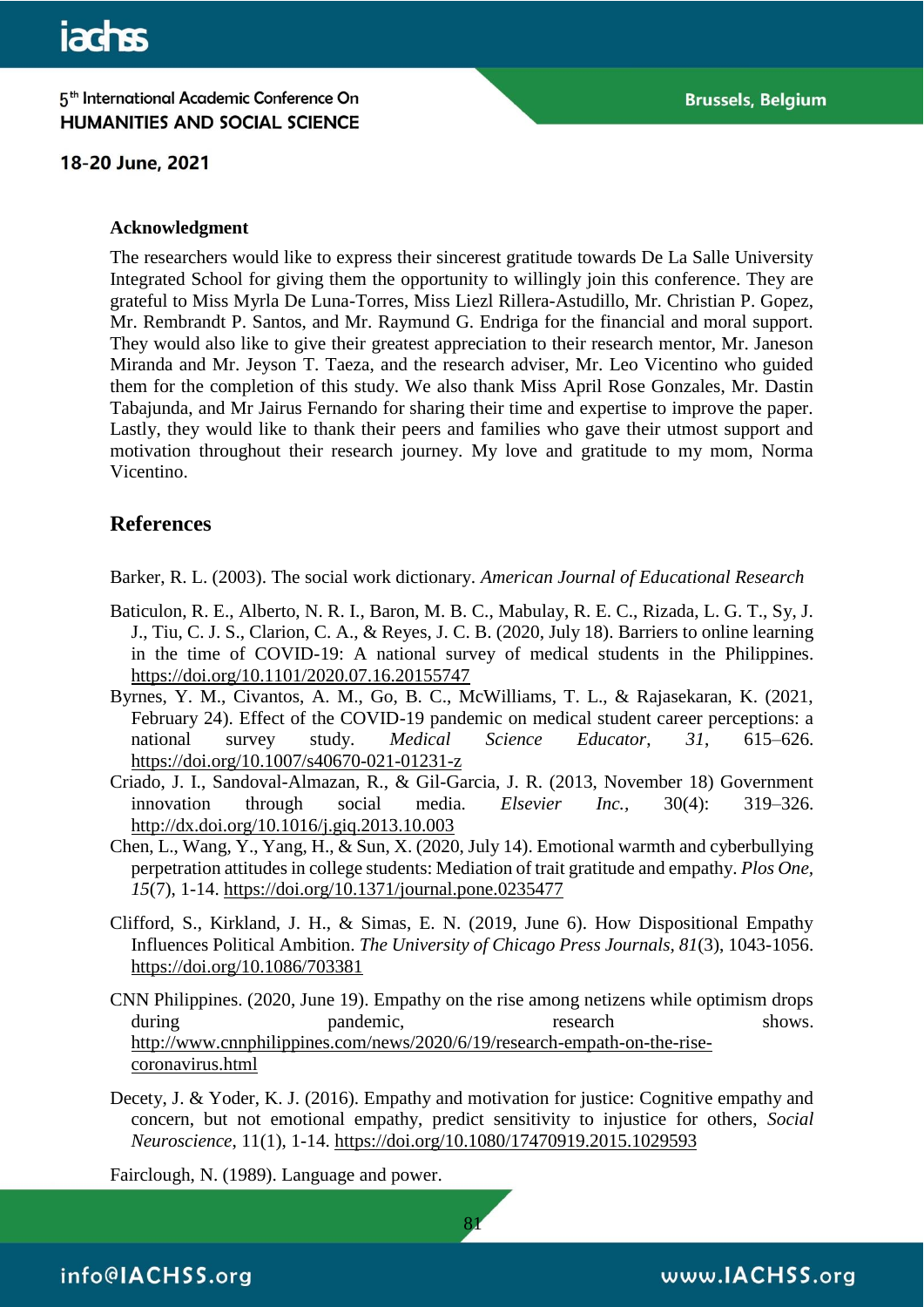#### 18-20 June, 2021

Fairclough, N. (1992). Discourse and social change.

- Fillmore, C. J., & Atkins, B. T. (1992). Toward a frame-based lexicon: The semantics of RISK and its neighbors. 75–102.<http://www.icsi.berkeley.edu/pubs/ai/towarda92.pdf>
- Gita-Carlos, R. A. (2020, April 23). 80% of Filipinos satisfied with gov't response to Covid-19: poll. Philippine News Agency.<https://www.pna.gov.ph/articles/1100714>
- Gustafson, P., & Hertting, N. (2016). Understanding Participatory Governance: An Analysis of Participants' Motives for Participation. *American Review of Public Administration*, 1-17. <https://doi.org/10.1177/0275074015626298>
- Libot, J. (2020, November 12). As Filipino resilience gets exploited, netizens slam gov't disaster response. Rappler. [https://www.rappler.com/moveph/filipino-resiliency-exploited-netizens](https://www.rappler.com/moveph/filipino-resiliency-exploited-netizens-slam-disaster-response-government-uselessph)[slam-disaster-response-government-uselessph](https://www.rappler.com/moveph/filipino-resiliency-exploited-netizens-slam-disaster-response-government-uselessph)
- Marquez, C. (2020, October 17). SWS: Majority of Filipinos say gov't response to COVID-19 was 'adequate'. Inquirer.net. [https://newsinfo.inquirer.net/1349244/sws-majority-of](https://newsinfo.inquirer.net/1349244/sws-majority-of-filipinos-say-govt-response-to-covid-19-was-adequate)[filipinos-say-govt-response-to-covid-19-was-adequate](https://newsinfo.inquirer.net/1349244/sws-majority-of-filipinos-say-govt-response-to-covid-19-was-adequate)

Marquez, P., Hermano, J., & Tablada, A. J. (2020, October 7). Breaking the Silence of Resilience. The makesense Philippines. Makesense.org. <https://philippines.makesense.org/2020/10/07/breaking-the-silence-of-resilience-2/>

- Maxwell, S. R. (2019). Perceived threat of crime, authoritarianism, and the rise of a populist president in the Philippines. *International Journal of Comparative and Applied Criminal Justice, 43*(3), 207-218.<https://doi.org/10.1080/01924036.2018.1558084>
- Mcfadden, S. M., Malik, A. A., Aguolu, O. G., Willebrand, K. S., & Omer, S. B. (2020, April 17). Perceptions of the adult US population regarding the novel coronavirus outbreak. *Plos One, 15*(4), 1-6.<https://doi.org/10.1371/journal.pone.0231808>
- Ocampo, L., & Yamagishi, K. (2020). Modeling the lockdown relaxation protocols of the Philippine government in response to the COVID-19 pandemic: An intuitionistic fuzzy DEMATEL analysis. *Socio-Economic Planning Sciences*, 100911. <https://doi.org/10.1016/j.seps.2020.100911>
- Polyzou, A. (2015, May 1). PRESUPPOSITION IN DISCOURSE, Critical Discourse Studies, 12(2), 123-138.<https://doi.org/10.1080/17405904.2014.991796>
- Sanchez, M. J. (2020, November 10). Filipinos perception of the government's response to the coronavirus COVID-19 outbreak in 2020. Statista. coronavirus COVID-19 outbreak in 2020. Statista. [https://www.statista.com/statistics/1103474/philippines-population-perception-of](https://www.statista.com/statistics/1103474/philippines-population-perception-of-government-response-coronavirus-covid-19/)[government-response-coronavirus-covid-19/](https://www.statista.com/statistics/1103474/philippines-population-perception-of-government-response-coronavirus-covid-19/)
- Segal, E. A. (2011, April 29). Social Empathy: A Model Built on Empathy, Contextual Understanding, and Social Responsibility That Promotes Social Justice, Journal of Social Service Research, 37(3), 266-277.<https://doi.org/10.1080/01488376.2011.564040>

82

info@IACHSS.org